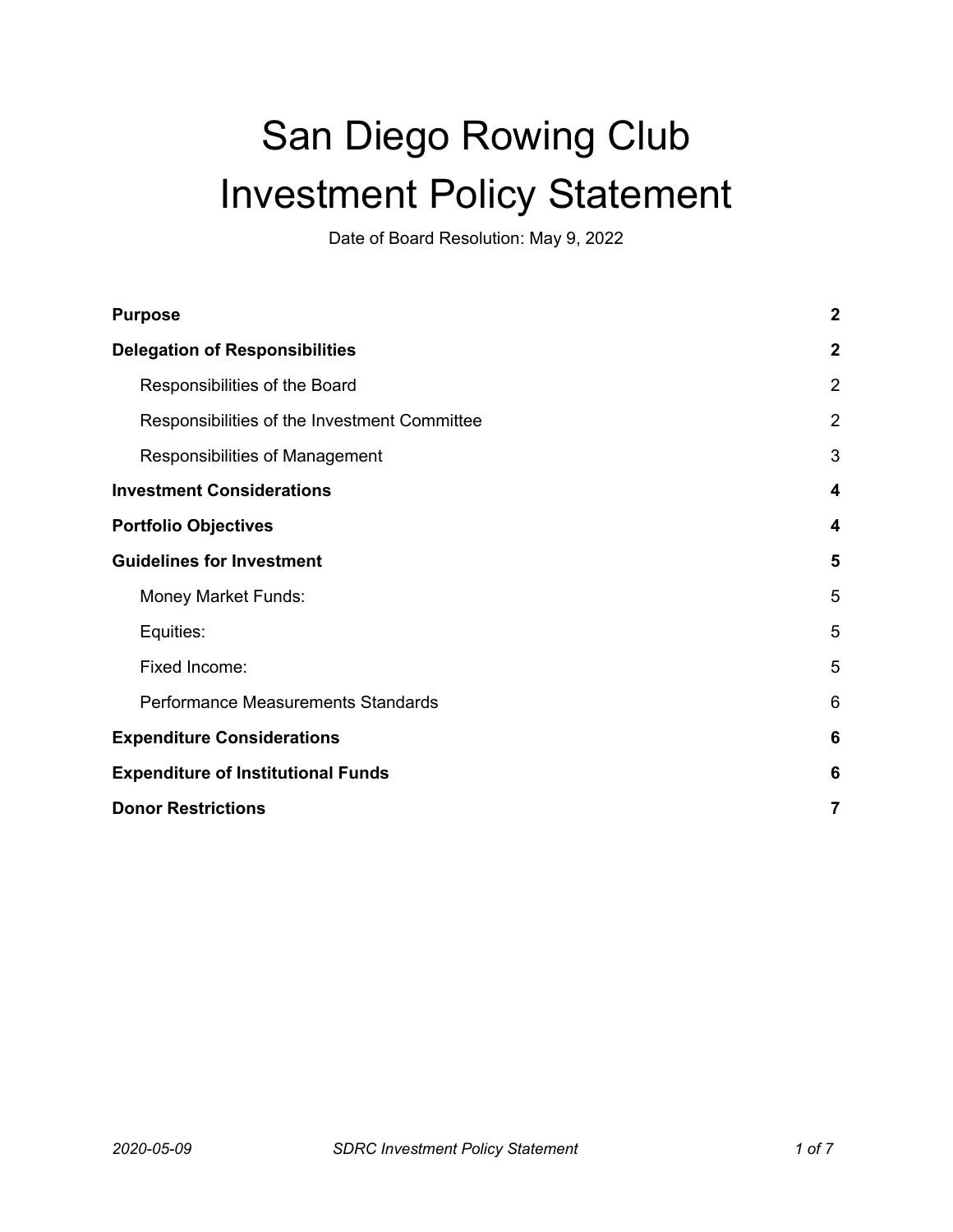# <span id="page-1-0"></span>Purpose

This policy establishes investment objectives, policies, guidelines and eligible securities related to all assets held by the San Diego Rowing Club ("SDRC") primarily for investment purposes. ('institutional funds") In doing so the policy:

- clarifies the delegation of duties and responsibilities concerning the management of institutional funds.
- identifies the criteria against which the investment performance of the organization's investments will be measured.
- communicates the objectives to the Board, staff, investment managers, brokers, donors and funding sources that may have involvement.
- confirms policies and procedures relative to the expenditure of institutional funds.
- serves as a review document to quide the ongoing oversight of the management of the organizations' investments.

# <span id="page-1-1"></span>Delegation of Responsibilities

The Board of Directors has a direct oversight role regarding all decisions that impact SDRC's institutional funds. The Board has delegated supervisory responsibility for the management of our institutional funds to the Investment Committee. Specific responsibilities of the various bodies and individuals responsible for the management of our institutional funds are set forth below:

### <span id="page-1-2"></span>Responsibilities of the Board

The Board shall ensure that its fiduciary responsibilities concerning the proper management of SDRC's institutional funds are deployed through appropriate investment structure, internal and external management consistent with all policies and procedures. Based on the advice and recommendations of the Investment Committee, the Board shall:

- select, appoint and remove members of the Committee.
- approve investment policies and objectives that reflect the long-term investment-risk orientation of the portfolio.

### <span id="page-1-3"></span>Responsibilities of the Investment Committee

Members of the Investment Committee shall not be held accountable for less than desirable outcomes, rather for adherence to procedural prudence, or the process by which decisions are made in respect to endowment assets. In consideration of the foregoing, the Committee is responsible for the development, recommendation, implementation and maintenance of all policies relative to SDRC's institutional funds and shall: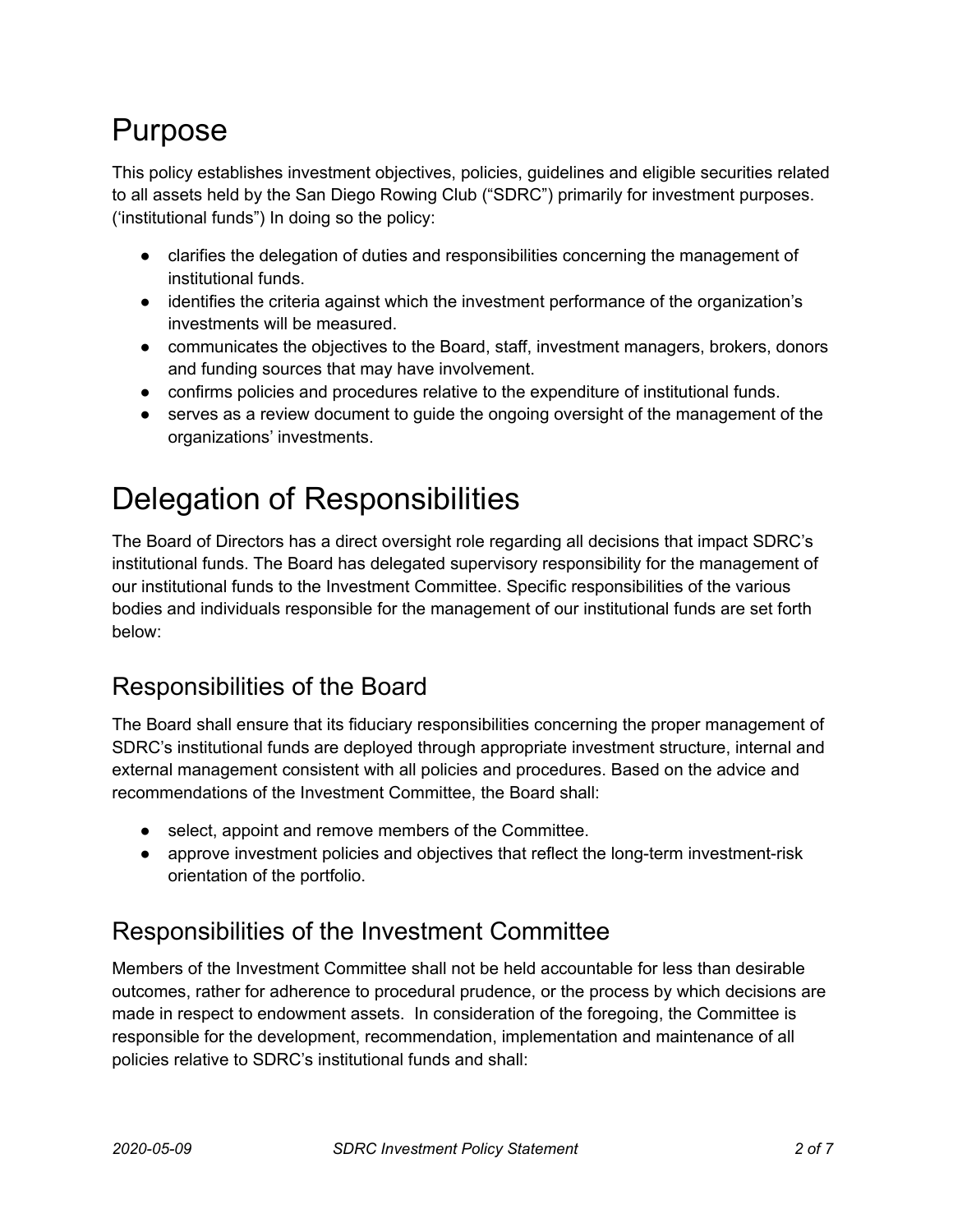- be composed of no less than three, and no more than five, individuals and will select one member to be the Chair of the committee. A quorum for the transaction at any meeting of the committee shall be a majority of its members.
- develop and/or propose policy recommendations to the Board with regard to the management of all institutional funds including minimal professional standards for individuals involved in the management of the investments, if any.
- recommend long-term and short-term investment policies and objectives for our institutional funds, including the study and selection of asset classes, determining asset allocation ranges, and setting performance objectives.
- determine that institutional funds are prudently and effectively managed with the assistance of management and any necessary investment consultants and/or other outside professionals, if any.
- ensure that institutional funds are held in custody with qualified custodians.
- monitor and evaluate the performance of all those responsible for the management of institutional funds.
- recommend the retention and/or dismissal of investment consultants and/or other outside professionals.
- receive and review reports from management, investment consultants and/or other outside professionals, if any.
- periodically meet with management, investment consultants and/or other outside professionals.
- convene regularly but no less frequently than quarterly to evaluate whether this policy, investment activities, risk management controls and processes continue to be consistent with meeting the goals and objectives set for the management of institutional funds.
- keep minutes of meetings and decisions made by the Committee and provide such minutes to the Board on request but no less frequently than quarterly
- no member of the investment committee shall benefit directly or indirectly from the management of the investments.

### <span id="page-2-0"></span>Responsibilities of Management

SDRC Management, the Boathouse Manager, or other person designated by the Board, shall be responsible for the day-to-day administration and implementation of policies established by the Board and/or the Investment Committee concerning the management of institutional funds. One member of Management (the Designee) shall also be named on account opening documentation as the primary liaison between any investment consultants and/or other outside professionals that may be retained to assist in the management of such funds. Specifically, the Designee shall:

- oversee the day-to-day operational investment activities of all institutional funds subject to policies established by the Board and/or the Investment Committee.
- contract with any necessary outside service providers, such as: investment consultants, investment managers, banks, and/or trust companies and/or any other necessary outside professionals.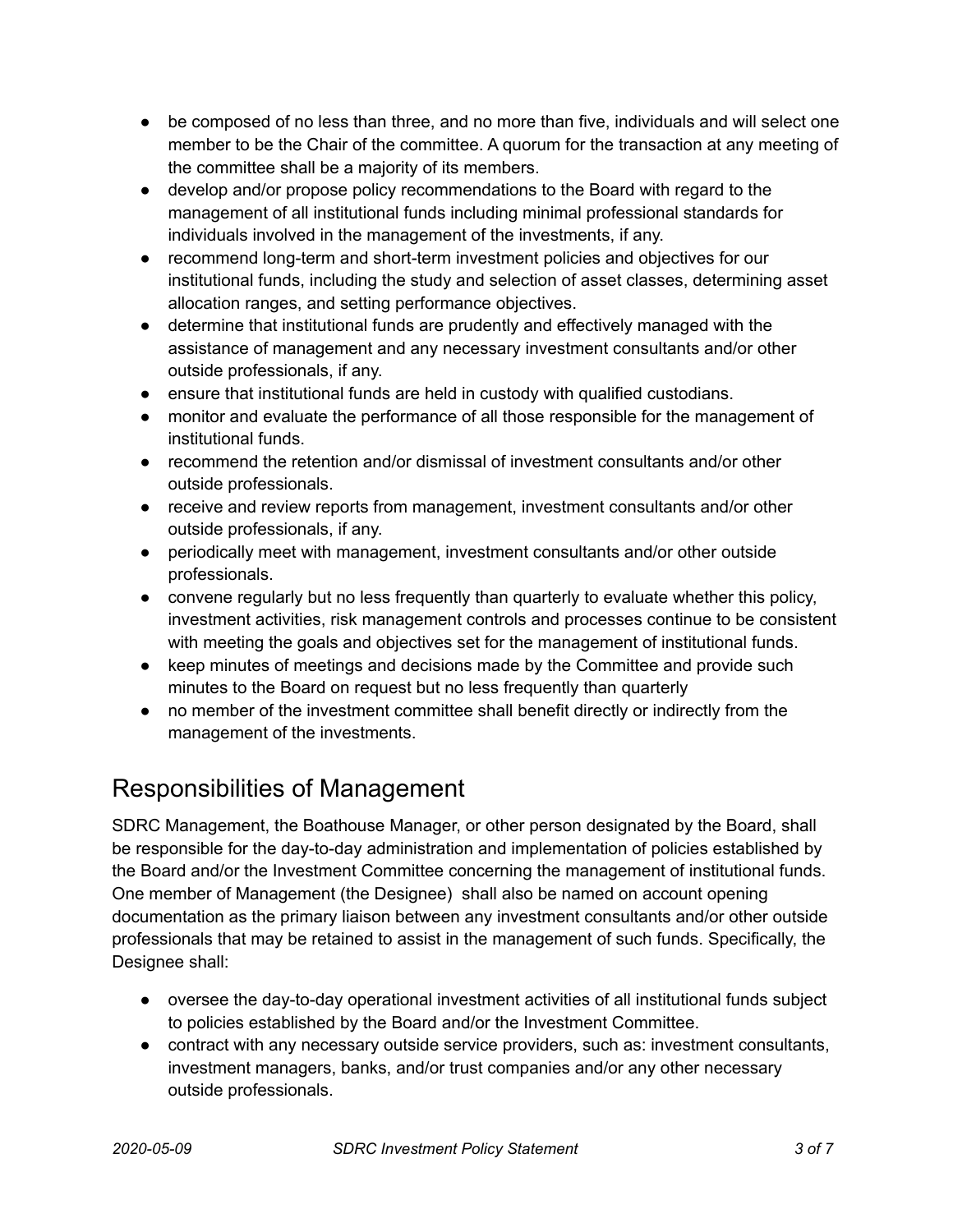- ensure that the service providers adhere to the terms and conditions of their contracts; have no material conflicts of interests with the interests of SDRC; and, performance monitoring systems are sufficient to provide the Investment Committee with timely, accurate and useful information.
- regularly meet with any outside service providers to evaluate and assess compliance with investment guidelines, performance, outlook and investment strategies; monitor asset allocation and rebalance assets, as directed by the Investment Committee and in accordance with approved asset allocation policies, among asset classes and investment styles; and, tend to all other matters deemed to be consistent with due diligence with respect to prudent management of institutional funds.
- comply with official accounting and auditing guidelines regarding due diligence and ongoing monitoring of investments, especially alternative investments. Prepare and issue periodic status reports to the Board and the Investment Committee.

### <span id="page-3-0"></span>Investment Considerations

In accordance with SDRC's by-laws, the Investment Committee must consider the purposes of both SDRC and our assets in managing and investing institutional funds. All individuals responsible for managing and investing SDRC's institutional funds must do so in good faith and with the care that an ordinarily prudent person in a like position would exercise under similar circumstances. In making any decision relative to the expenditure of institutional funds, each of the following factors must be considered, and properly documented, in the minutes or other records of the applicable decision-making body:

- 1. general economic conditions;
- 2. possible effect of inflation or deflation;
- 3. expected tax consequences, if any, of investment decisions or strategies;
- 4. the role that each investment or course of action plays within the overall investment portfolio of the fund;
- 5. expected total return from the income and appreciation of investments;
- 6. other resources of the organization;
- 7. the needs of the organization and the fund to make distributions and preserve capital; and,
- 8. an asset's special relationship or special value, if any, to the organization's purposes.

# <span id="page-3-1"></span>Portfolio Objectives

The primary objectives of this portfolio are:

- Preservation of Capital
- Generation of income for periodic cash flow needs
- Liquidity of assets for cash flow needs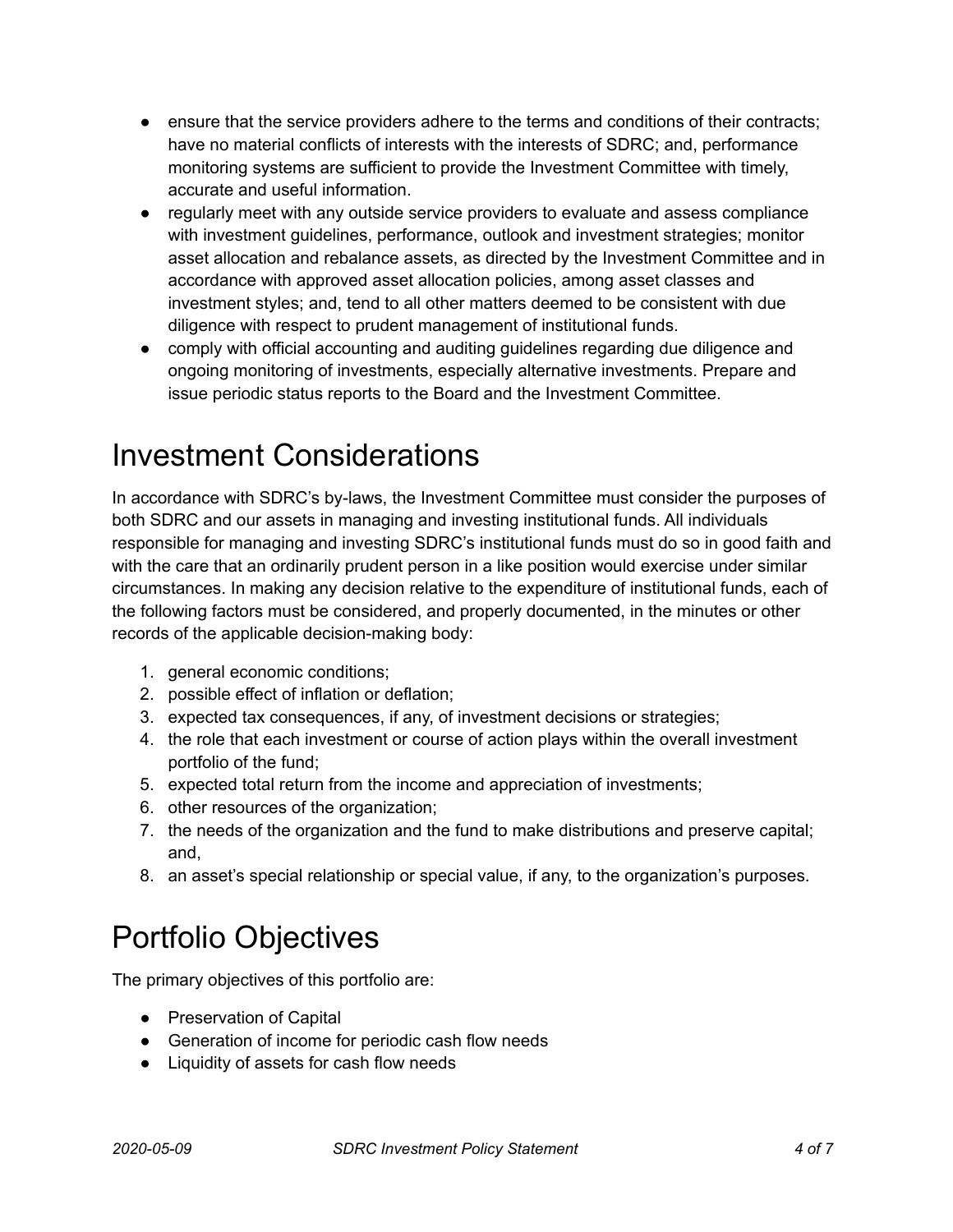A secondary objective is to earn a long term real rate of return that adequately preserves the purchasing power of the portfolio by exceeding inflation. This portfolio is considered short to medium term in its investment time horizon with an allocation that supports the ability to satisfy any cash flow expectations in the next twelve months.

# <span id="page-4-0"></span>Guidelines for Investment

The investment goal of the total return fund is to achieve a total return (income and appreciation) of 5% after inflation, over a full market cycle (3-5 years). The following guidelines apply to the three main investment asset classes:

### <span id="page-4-1"></span>Money Market Funds:

#### **Recommended range: Minimum 5%; Maximum 45% of total assets**

A quality money market fund will be utilized for the liquidity needs of the portfolio whose objective is to seek as high a current income as is consistent with liquidity and stability of principal. The fund will invest in "money market" instruments with remaining maturities of one year or less, that have been rated by at least one nationally recognized rating agency in the highest category for short-term debt securities. If non-rated, the securities must be of comparable quality.

### <span id="page-4-2"></span>Equities:

#### **Recommended Range- Minimum 20%; Maximum 60% of total assets**

The equity component of the portfolio will consist of high-quality equity securities traded on the New York, NASDAQ or American Stock exchanges. The securities must be screened for above average financial characteristics such as price-to-earnings, return-on-equity, debt-to-capital ratios, etc.

No more than 5% of the equity portion of the account will be invested in any one issuer. As well, not more than 20% of the equity portion of the account will be invested in stocks contained within the same industry.

It is acceptable to invest in an equity mutual fund(s) adhering to the investment characteristics identified above, as long as it is a no-load fund, without 12(b)(1) annual marketing or distribution charges, which maintains an expense ratio consistent with those other funds of similar investment styles as measured by the Lipper and/or Morningstar rating services.

Prohibited equity investments include: initial public offerings, restricted securities, private placements, derivatives, options, futures and margined transactions.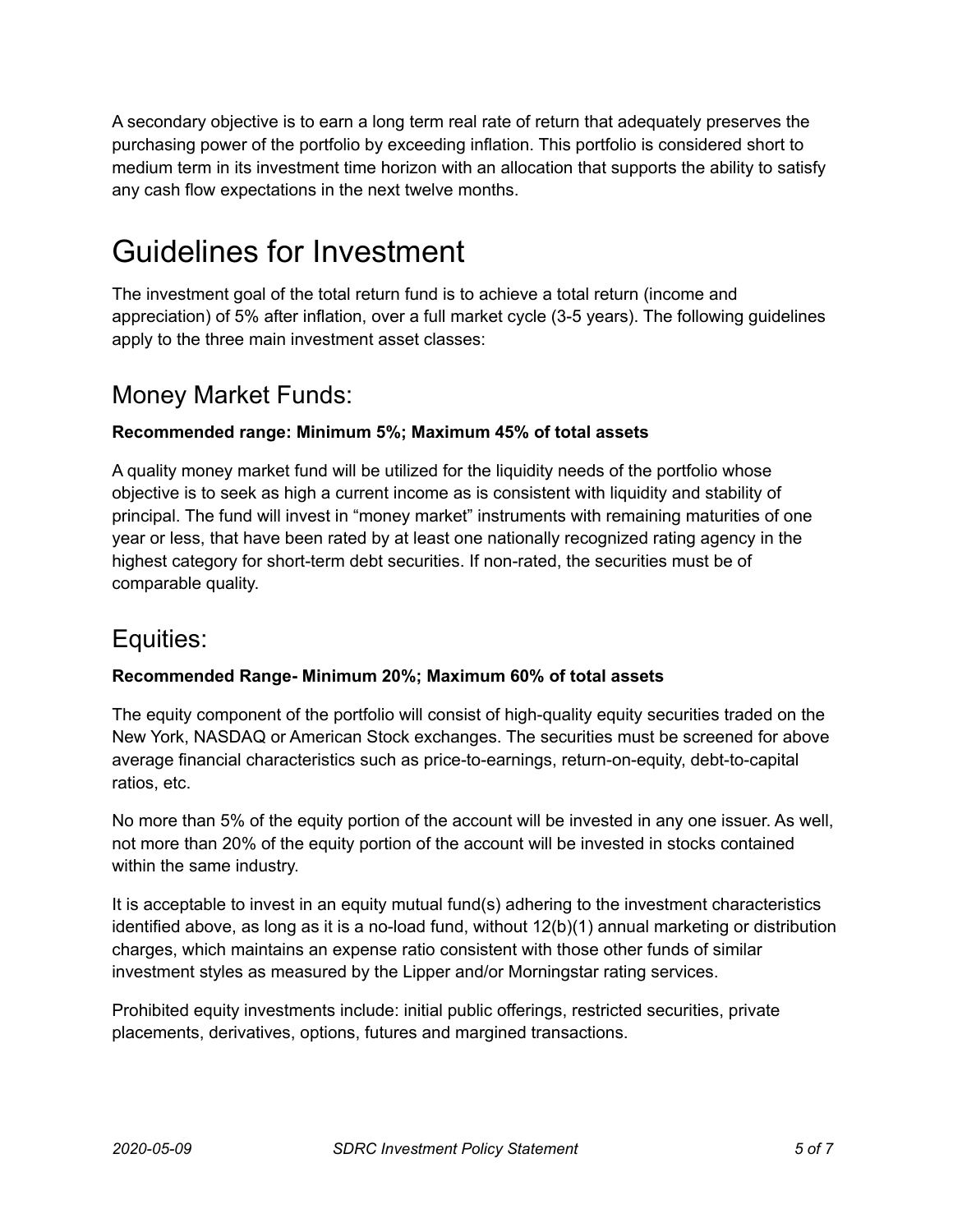#### *Exceptions to the prohibited investment policy may be made only when assets are invested in a Mutual Fund(s) that periodically utilizes prohibited strategies to mitigate risk and enhance return.*

### <span id="page-5-0"></span>Fixed Income:

#### **Recommended Range- Minimum 35%; Maximum 75% of total assets**

Bond investments will consist solely of taxable, fixed income securities that have an investment-grade rating (BBB or higher by Standard & Poor's and Baa or higher by Moody's) that possess a liquid secondary market. If the average credit quality rating disagrees among the two rating agencies, then use the lower of the two as a guideline.

No more than 5% of the fixed income portfolio will be invested in corporate bonds of the same issuer. As well, not more than 20% of the fixed income portfolio will be invested in bonds of issuers in the same industry.

The maximum *average maturity* of the fixed income portfolio will be 10 years, with not more than 25% of the bond portfolio maturing in more than 10 years.

Prohibited securities include: private placements, derivatives (other than floating-rate coupon bonds), margined transactions and foreign denominated bonds.

#### *Exceptions to the prohibited investment policy may be made only when assets are invested in a Mutual Fund(s) that periodically utilizes prohibited strategies to mitigate risk and enhance return.*

### <span id="page-5-1"></span>Performance Measurements Standards

The benchmarks to be used in evaluating the performance of the two main asset classes will be:

- **Equities:** *S&P 500 Index* Goal: exceed the average annual return of the index over a full market cycle (3-5 years)
- **Fixed Income:** *Bloomberg U.S. Corporate Intermediate Index* Goal: exceed the average annual return of the index over a full market cycle (3-5 years).

It will be the responsibility of the Investment Committee to regularly review the performance of the investment account and investment policy guidelines, and report to the Board of Directors at least quarterly with updates and recommendations as needed.

# <span id="page-5-2"></span>Expenditure Considerations

The Board of Directors and the Investment Committee are responsible for the establishment of a balanced reserve fund spending policy to: (a) ensure that over the medium-to-long term, sufficient investment return shall be retained to preserve and grow its economic value as a first